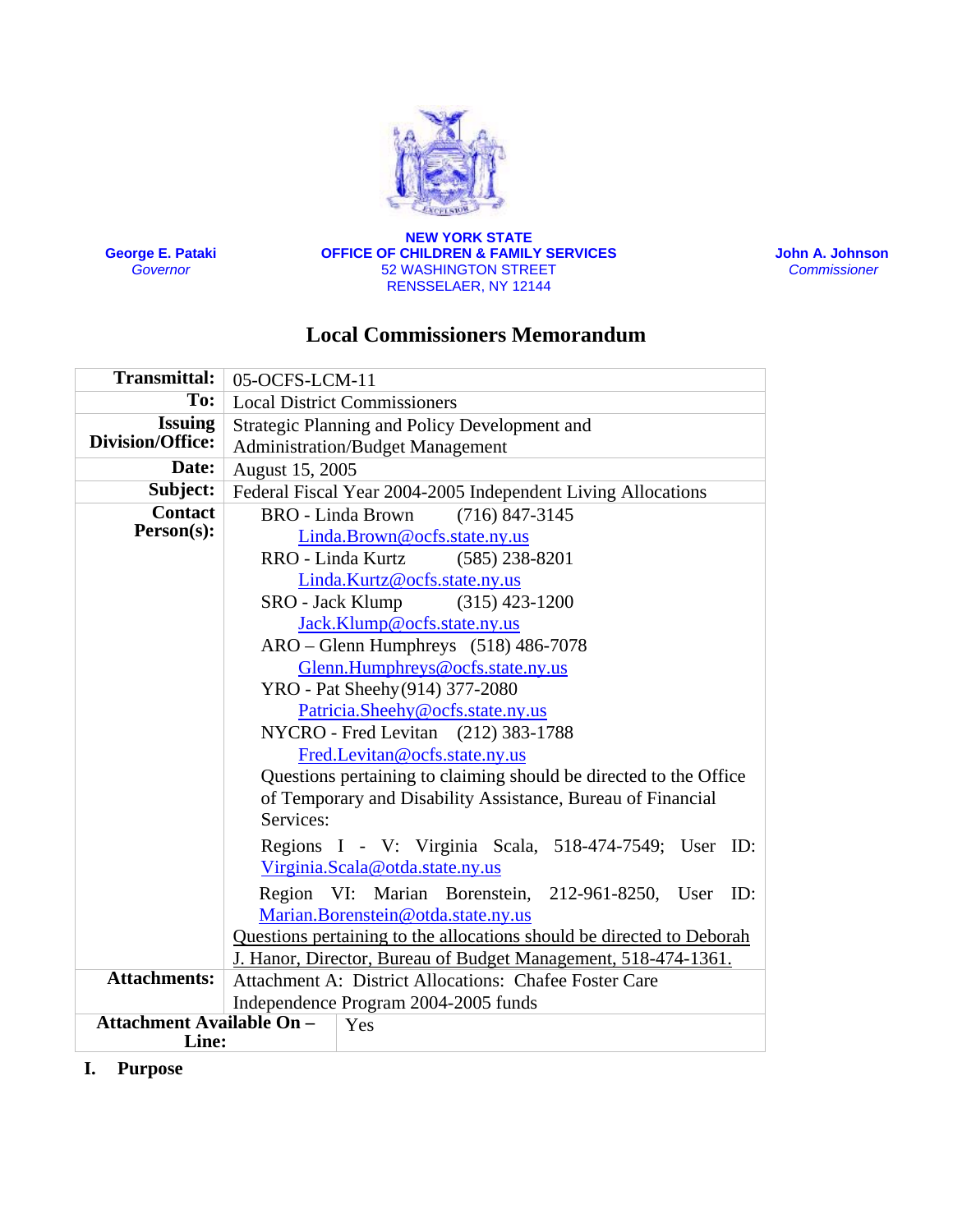The purpose of this memorandum is to transmit to social services districts the Chafee Foster Care Independence Program (CFCIP) allocations from the Federal Fiscal Year (FFY) 2004-2005 funds. The allocations contained in Attachment A to this memorandum may be used for Independent Living (IL) services expenditures made beginning October 1, 2004, up to the amount of the allocation and subject to a twenty percent (20%) state/local match requirement. Only claims received by March 31, 2006, may be applied against the FFY 2004-2005 allocation, including expenditures made after September 30, 2005. Unclaimed allocation amounts will be redistributed to other districts that have claims in excess of the allocation, allowing New York State to maximize its use of funds available under this federal funding stream. Claims received after March 31, 2006 for FFY 2005-2006 services expenditures will be claimed against the FFY 2005-2006 allocation.

This memorandum also describes the methodology for determining the FFY 2004-2005 allocations.

Local social services districts are advised that districts must be in compliance with all provisions set forth in 02 OCFS LCM-05 issued on February 28, 2002, including the assurances made to the U.S. Department of Health and Human Services listed in Attachment B of that memorandum, to be eligible for reimbursement from CFCIP funds.

## **II. Allocation Methodology**

The FFY 2004-2005 allocation for distribution to social services districts represents 97 percent of the total federal allocation to New York State, resulting in an allocation to districts of \$11,235,954. The remainder is being reserved by the Office of Children and Family Services (OCFS) to support IL services for youth in direct care in OCFS-operated facilities and rehabilitative services programs, and to support OCFS activities related to the Chafee Foster Care Independence Act. Districts are required to meet the IL services needs of otherwise eligible youth in OCFS custody placed in authorized voluntary agencies in the same manner and under the same criteria as youth in the custody of the commissioner of social services.

The allocation methodology for the FFY 2004-2005 CFCIP allocations to social services districts is comprised of two parts. The allocation methodology takes into consideration the potential IL population and IL expenditures. Half of the available funds are allocated to districts based on each social services district's potential IL population, which is defined as youth 14 to 21 years of age in care on September 30, 2004. Each local district is allocated an amount equal to its proportion of the potential IL eligible population in relation to the total statewide potential IL eligible population. The remaining half of the allocation is based on each social services district's proportion of the total statewide IL claims received by March 31, 2005, applied against the FFY 2003-2004 allocations, including expenditures made after September 30, 2004. Each local district is allocated an amount equal to its proportion of the historical claims. The two parts are then added together to get each social services district's FFY 2004-2005 total CFCIP allocation, which appears in the allocations.

This approach affords the greatest degree of stability to districts across program years, balancing population size with intensity of programming. OCFS, however, reserves the right to base future allocation methodologies on expenditure histories only.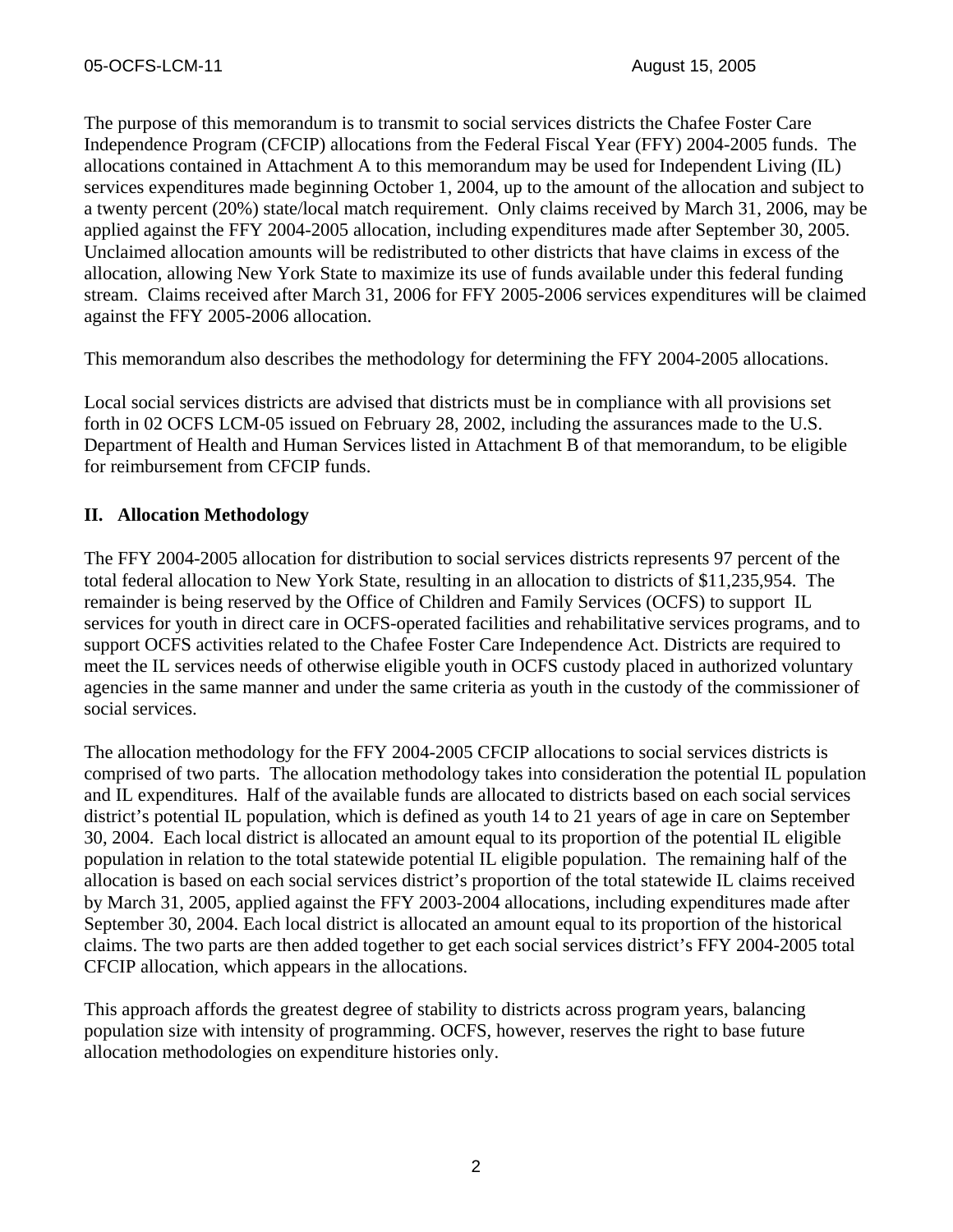Local social services districts are reminded that districts may claim expenditures for independent living services that are directly provided by the local district staff to program recipients. These services are: academic support services, vocational training, independent living skills, and/or after care services. Districts are also reminded that within the service categories listed above, districts may also claim expenditures for independent living supports directly paid to youth. This would include, for example, expenditures for: cap and gowns and other fees associated with high school graduation; prom dresses; scholastic aptitude tests including SAT/ ACT/ PSAT (required for undergraduate admission to many colleges and universities); applications for admission to college or vocational training programs; examinations for attendance at a vocational training program; visits to colleges; clothing for job/college interviews; and car insurance.

Any IL claims that exceed a district's Chafee IL allocation are subject to 65 percent state reimbursement. Therefore, it is important that local social services districts submit all claims for the FFY 2004-2005 CFCIP funds.

## **III. Claiming**

Chafee Foster Care Independence Program expenditures are claimed on the RF-4, "Independent Living Program for Foster Care Children" (LDSS-3871). Refer to the Fiscal Reference Manual, Volume 2, Chapter 3 for instructions on completing the RF-4 claim.

Chafee Foster Care Independence Program funds are available to provide reimbursement of 80 percent of social services districts expenditures, up to the amount of the allocation. Districts may meet the 20 percent match for expenditures claimed under the Chafee Foster Care Independence Program by use of in-kind and donated funds as described in 00 OCFS LCM-32, Federal Fiscal Year 1999-2000 Independent Living Allocations.

For expenditures exceeding the district's Chafee Foster Care Independence Program allocation, social services expenditures are eligible for 65 percent state reimbursement pursuant to Chapters 53 and 411 of the Laws of 2004 and section 153-k(l) of the Social Services Law. Any donated funds or in-kind services that are a part of those expenditures and claimed for 65 percent state reimbursement are subject to special rules (refer to 02 OCFS LCM-05, Section V, and 02 OCFS LCM-20).

## **Direct Charges**

Effective July 1, 2003, the IL Program category was removed from the Schedule D-2 "Allocation for Claiming General Services Administration Expenditures" (LDSS-2347-B). District spending for IL services is now accounted for outside of the State Services Random Moment Study and not subject to the cost allocation formula. In other words, local social services districts may claim expenditures for independent living services (academic support services, vocational training, independent living skills, and/or after care services) that are directly provided by the local district staff to program recipients. These expenditures should be claimed on Schedule D (LDSS-2347) as an F30 function. From the F30 function, the local districts should report these expenditures in the proper category of service on the Schedule RF-4.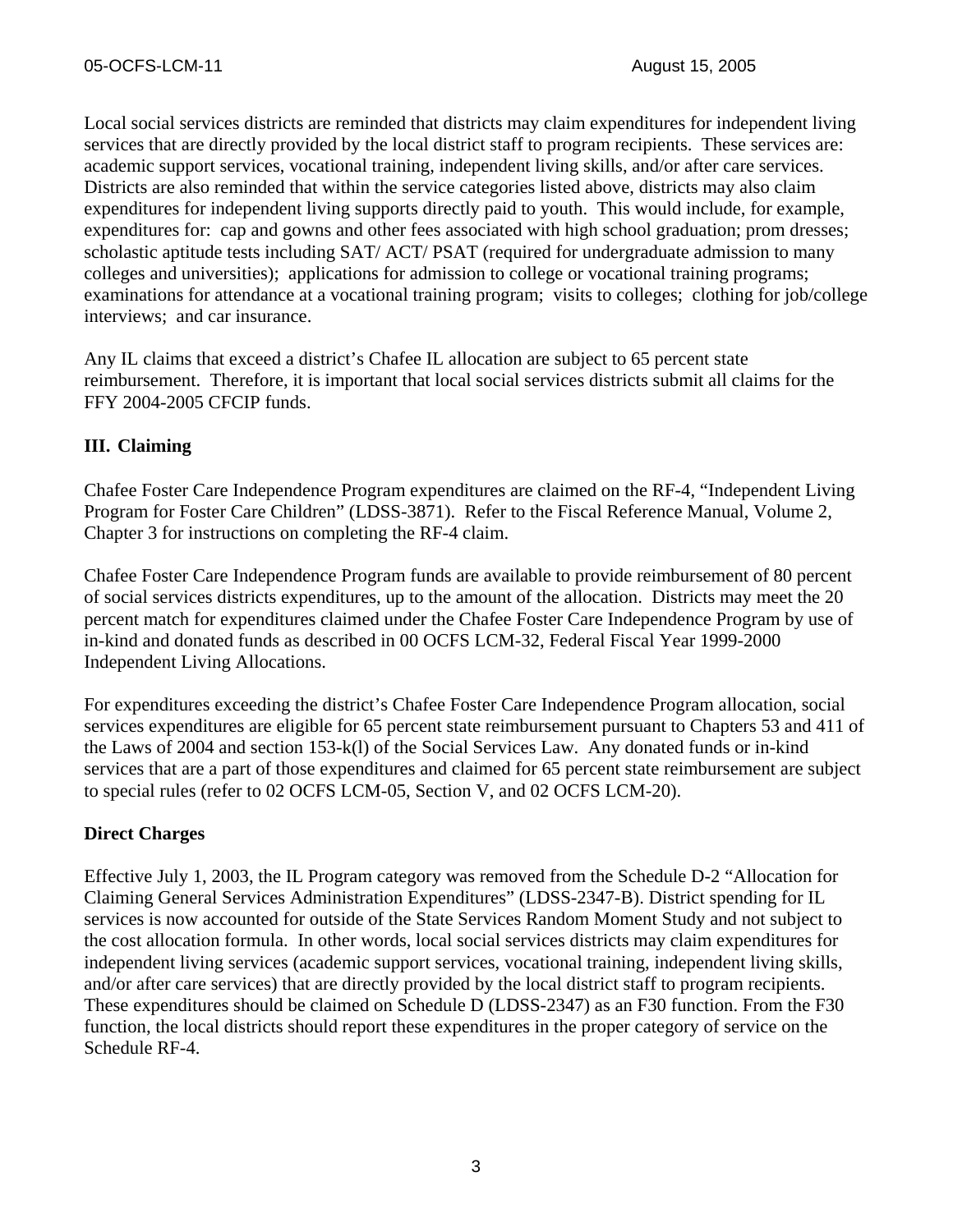Local district administration costs related to Independent Living cases are considered regular foster care administration (Title IV-E or Non-Title IV-E eligible). Therefore, there should be no costs reported on the administrative or A-87 costs lines on the Schedule RF-4. Local districts that include administrative or A-87 costs on the RF-4 will need to submit a supplemental claim to correct the error.

*s/s Nancy W. Martinez* 

**Issued By:**  Name: Nancy W. Martinez Title: Director Division/Office: Strategic Planning and Policy Development

*s/s Susan A. Costello* 

**Issued By:**  Name: Susan A. Costello Title: Deputy Commissioner Division/Office: Administration